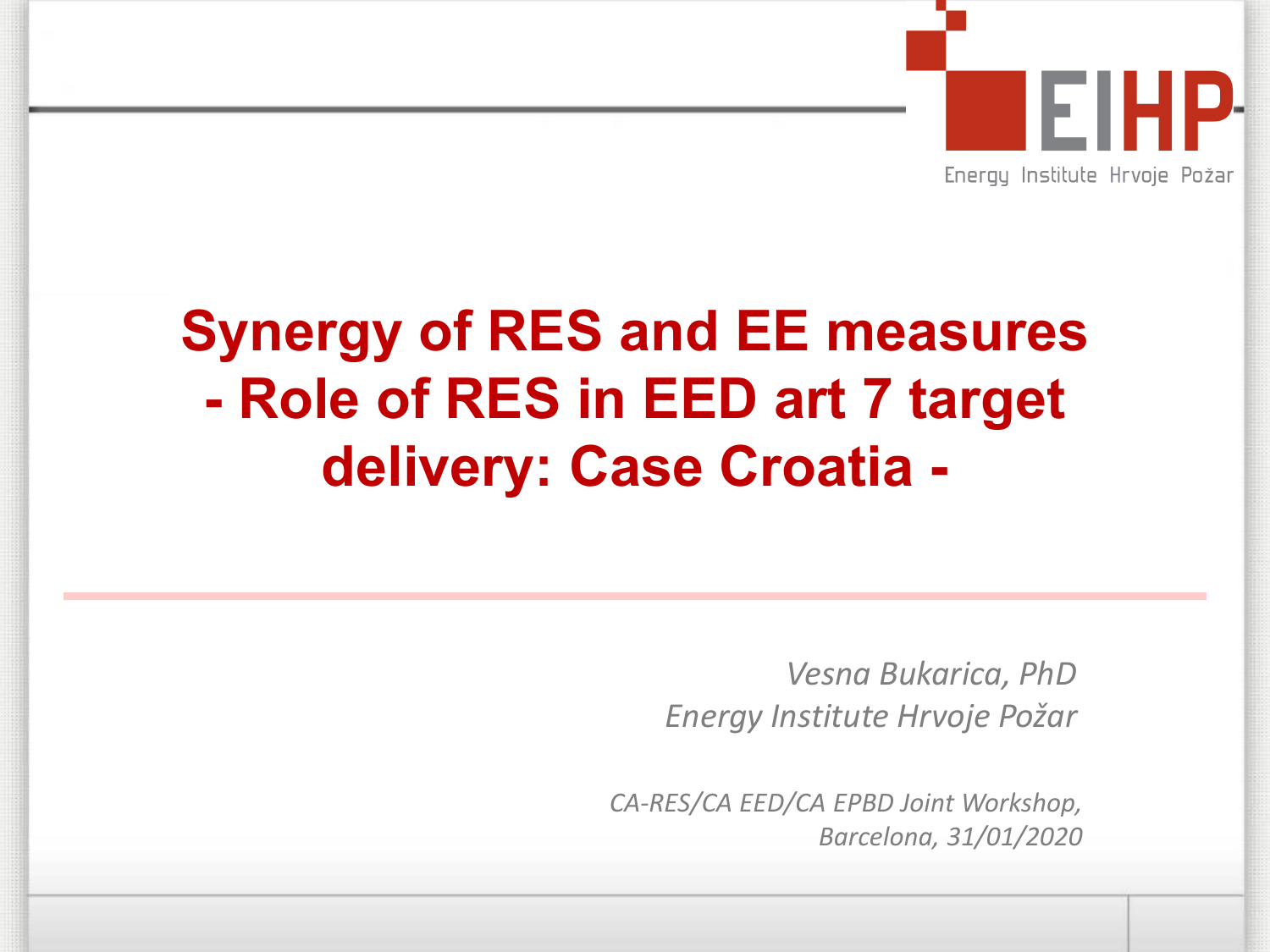

| <b>ETS emissions reduction compared to 2005</b> | At least $43\%$ |
|-------------------------------------------------|-----------------|
| Non-ETS emissions reduction compared to 2005    | At least $7\%$  |
| RES share in gross final energy consumption     | 36.4%           |
| <b>RES share – electricity</b>                  | 63.8 %          |
| RES share – heating and cooling                 | 36.6 %          |
| <b>RES</b> share in transport                   | 13.2%           |
| <b>Primary energy consumption</b>               | 344.4 PJ        |
| <b>Final energy consumption</b>                 | 286.9 PJ        |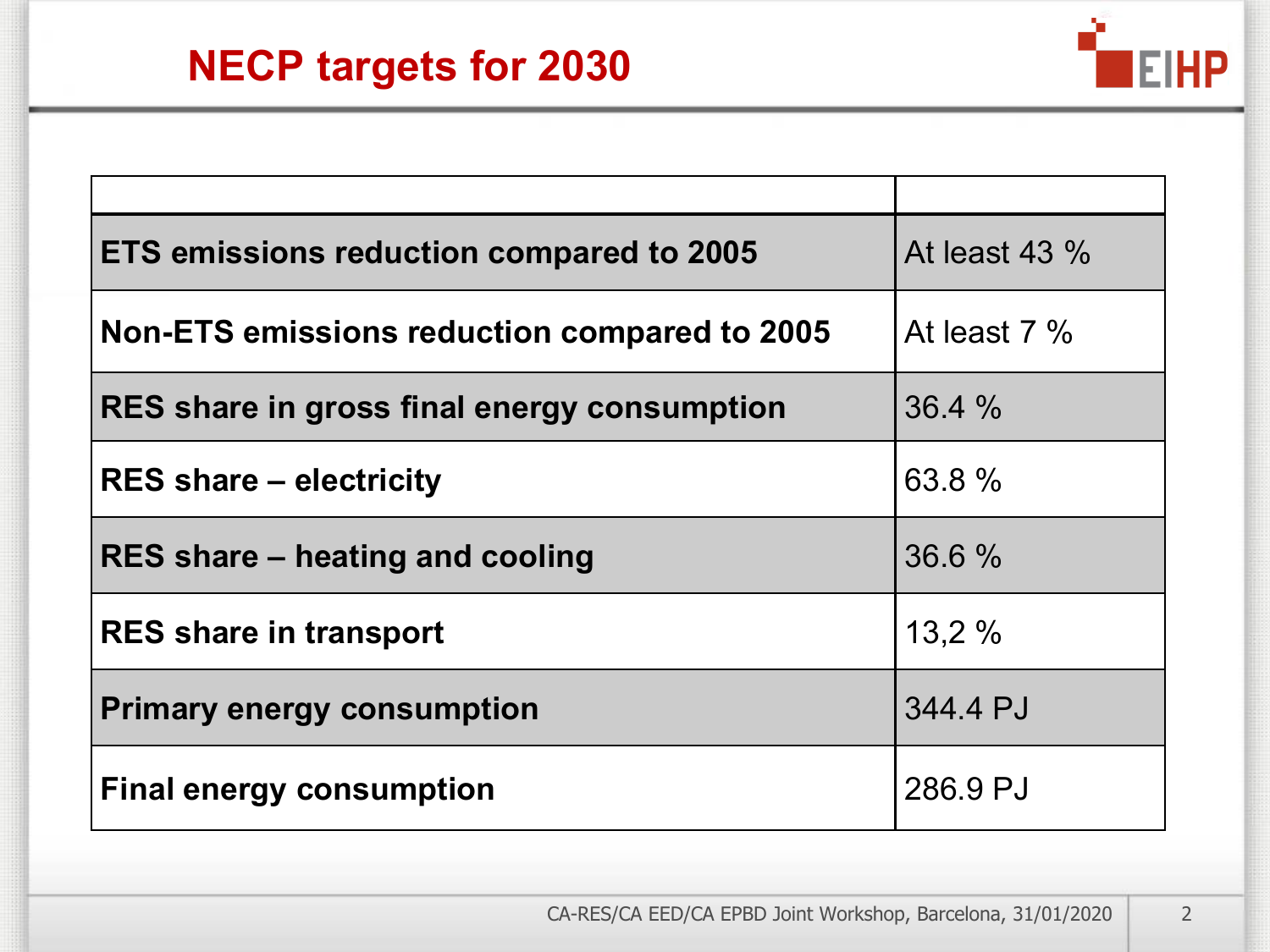

| Art. 7 EED target 2030    |                                     |  |                |
|---------------------------|-------------------------------------|--|----------------|
| <b>Cumulative savings</b> | 50% EEOS + 50% Alternative measures |  | $54.0^{\circ}$ |
| <b>Annual savings</b>     |                                     |  |                |

| Nr.          | <b>Measure</b>                                     |
|--------------|----------------------------------------------------|
| ENU-1        | <b>Energy Efficiency Obligation Scheme</b>         |
| ENU-3        | Energy renovation of Multi-app buildings           |
| ENU-4        | Energy renovation of single-family houses          |
| ENU-5        | Energy renovation of public buildings              |
| ENU-7        | Energy Management System in public sector          |
| ENU-8        | Energy renovation of public lighting               |
| <b>TR-9</b>  | Financial incentives for energy efficient vehicles |
| <b>TR-11</b> | Stimulating integrated and intelligent transport   |
| <b>TR-12</b> | Eco-driving trainings                              |
| UET-3        | EE measures in households in energy poverty        |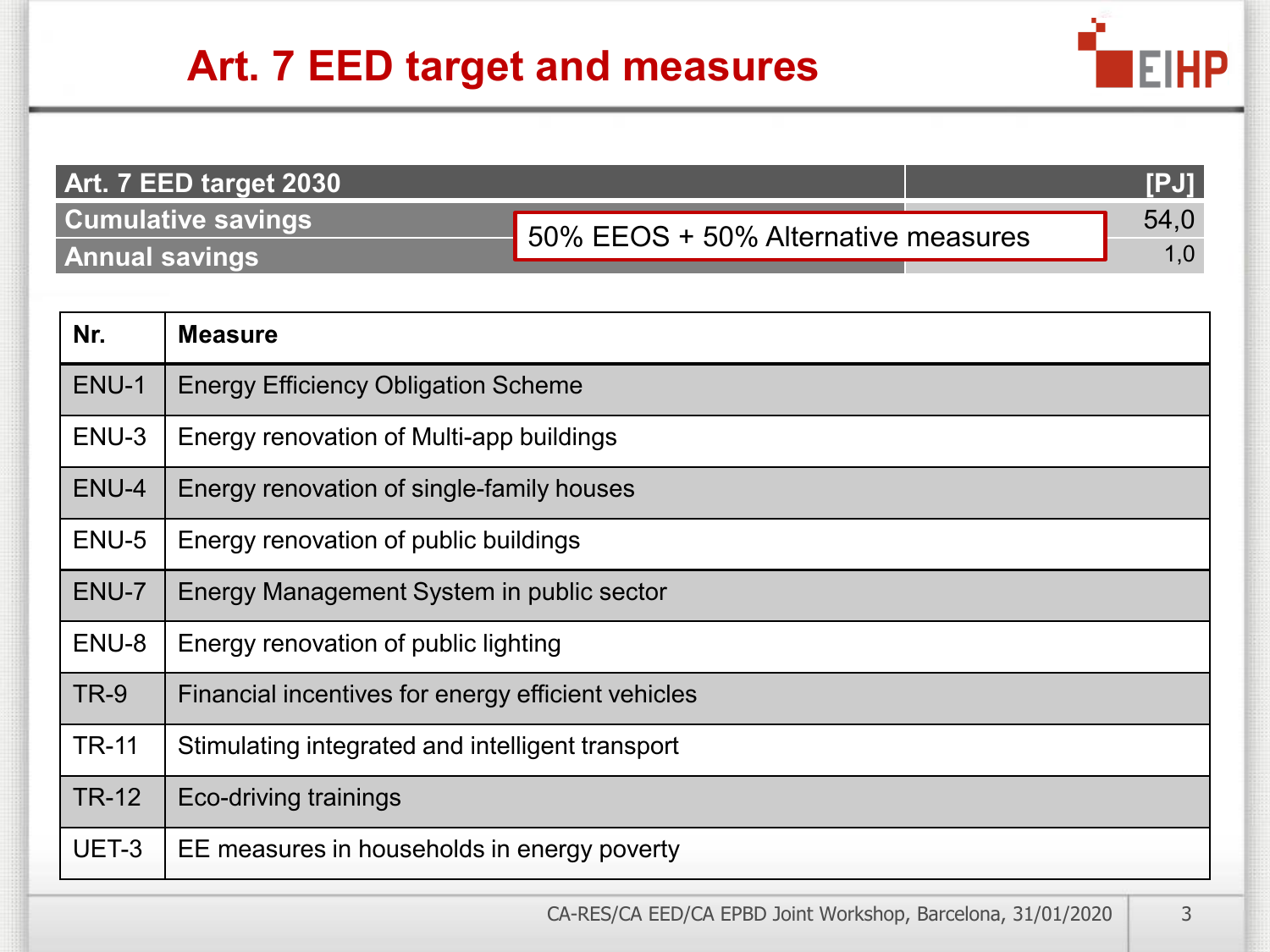### **RES in EEOS**



- EEOS established in 2019 through Law on Energy Efficiency
- Energy suppliers are obliged to achieve energy savings in final energy consumption through one of the following possibilities:
	- Investing in measures for improvement in EE in end-use sectors, **including small-scale RES and co-generation** for self-supply and smart-metering
	- Purchase of energy savings from third parties
	- Payment of the fee in EE Fund
- First reporting period for suppliers is March 2020, hence results still not known
- Energy saving calculation methodology for typical EE measures prescribed in Regulation of M&V of energy savings
	- Methodology used for calculation of energy savings for alternative measures as well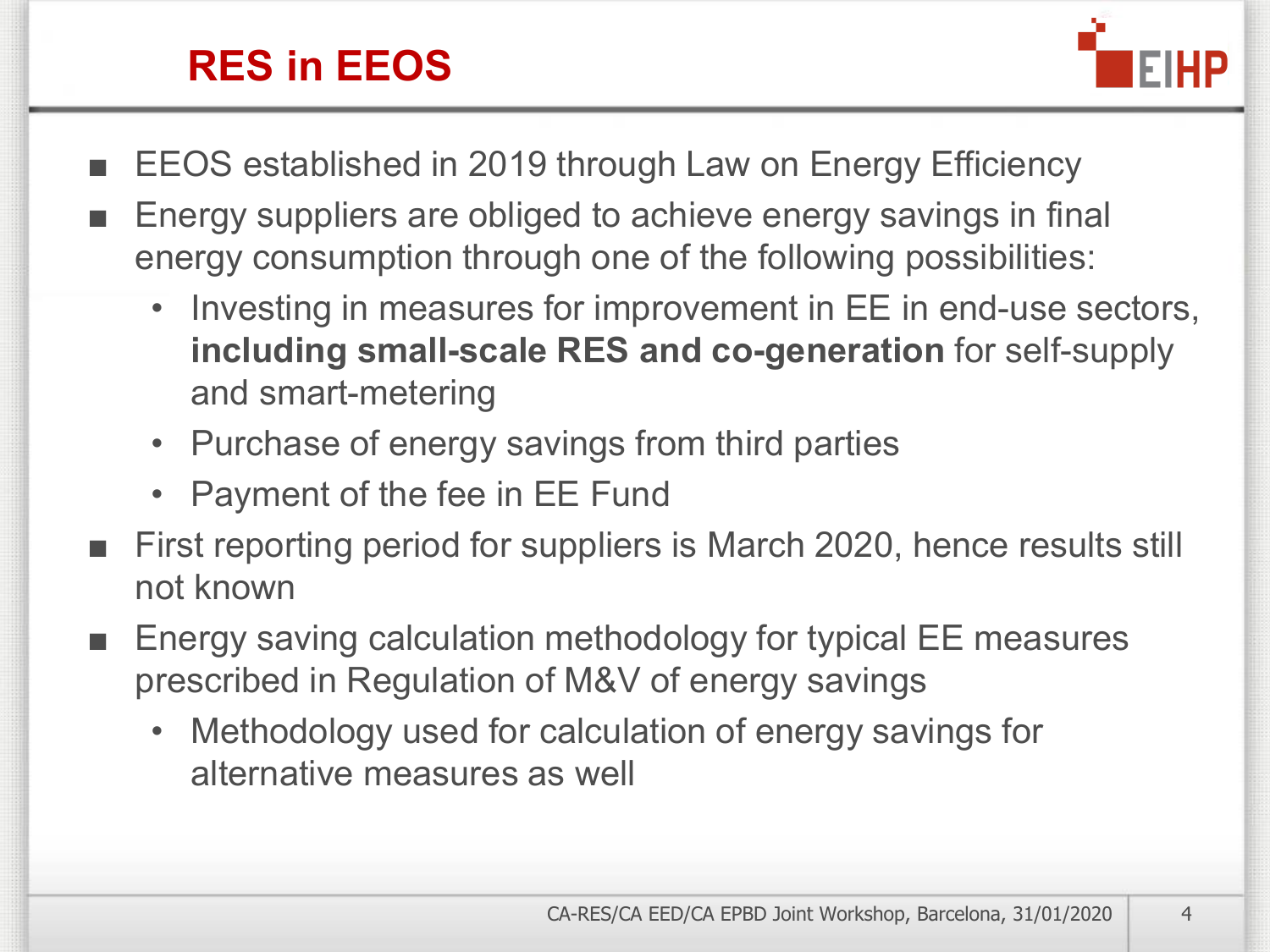### **RES in alternative measures**



- Energy renovation of buildings is dominant alternative measures (in both periods)
- Definition of energy renovation of a building (as per Law on Energy efficiency):
	- implementation of measures for improvement of EE of a building, which include thermal insulation of building envelope, improvement of HVAC, DHW and lighting systems, building automatization and **introduction of RES**
- Energy renovation programmes in period 2014-2020
	- $\Box$  Public buildings ESCO and grant programmes all included RES measures – higher RES share was one of evaluation criteria
	- $\Box$  Multi-apartment buildings  $-$  RES measures eligible only in combination with building envelope measures
	- $\Box$  Single-family houses individual RES measures eligible for grants (high share of fuel wood in heating -> switch to biomass)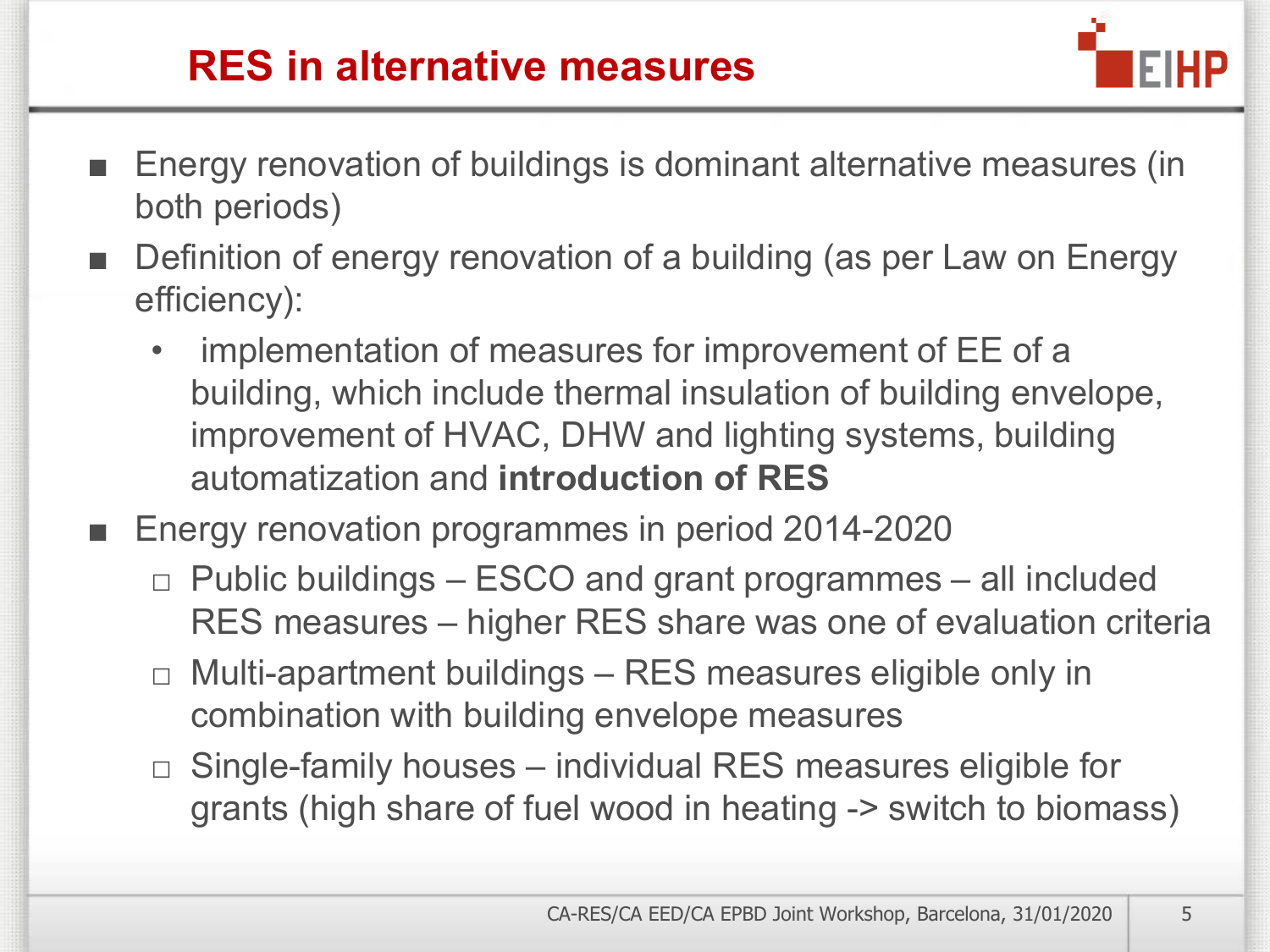# **Calculation of energy savings**



- Regulation on M&V of energy savings prescribes methods for calculation of energy savings for following RES measures:
	- Photovoltaic systems
		- $\circ$  FES = electricity produced and consumed in a building
	- Solar thermal systems
		- $\circ$  FES = heat produced by solar thermal system
	- Heat pumps
		- o FES = based on difference between SPF of heat pump and efficiency of existing system
	- Biomass boilers included in the methodology for general measure of boiler replacement
		- o FES = based on difference between efficiencies of new and existing system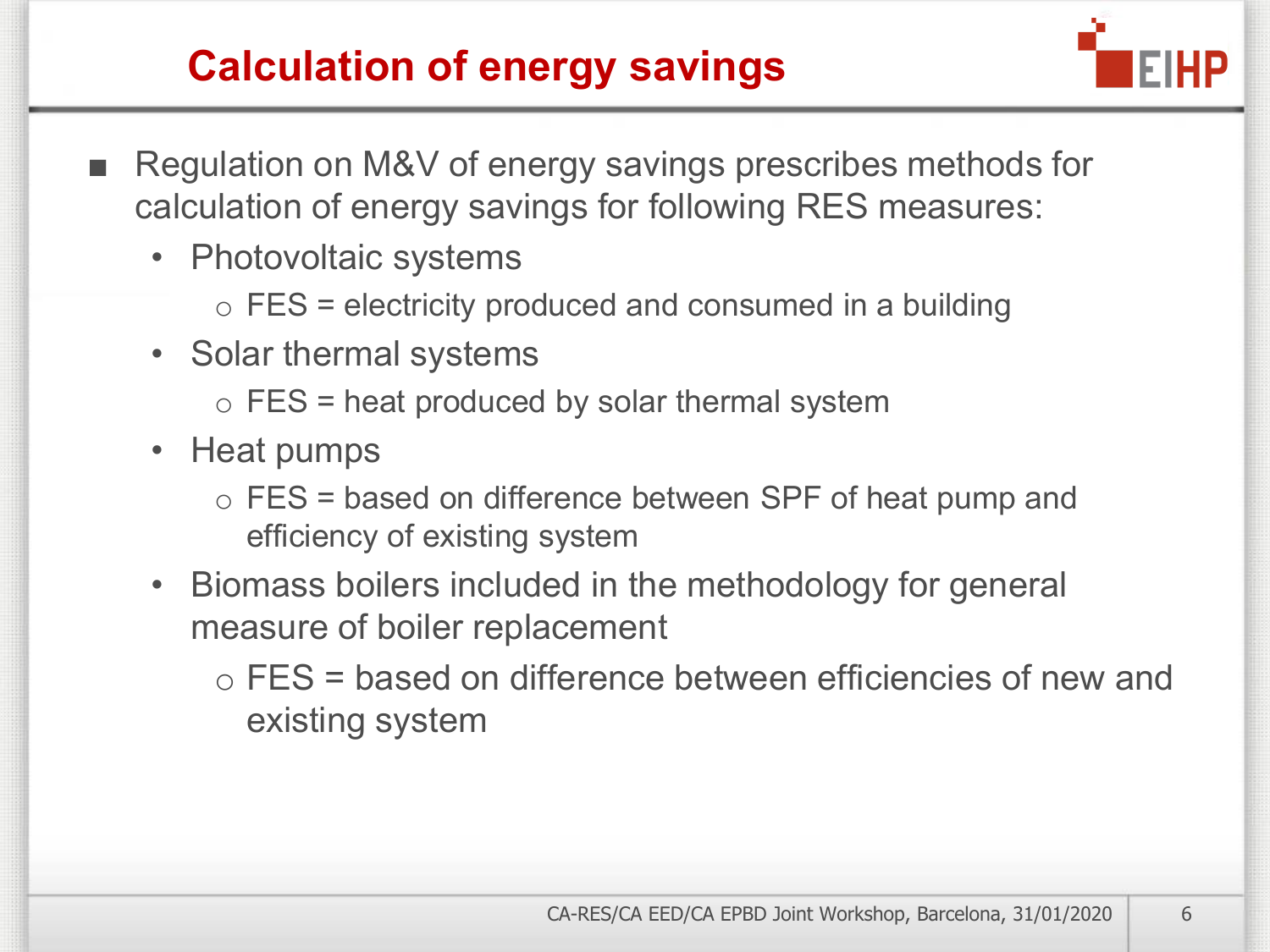## **Calculation of energy savings**



- RES measures part of national system for M&V of energy savings (SMiV)
- Just for period 2014-2016, SMiV contains:
	- $\Box > 50$  photovoltaic systems
	- $\Box$  > 400 solar thermal systems
	- $\Box > 50$  heat pumps
	- $\Box$  > 300 biomass boilers
- Data for 2017-2019 still not final yet, but due to heavy implementation of energy renovation programmes in this period, these number will increase significantly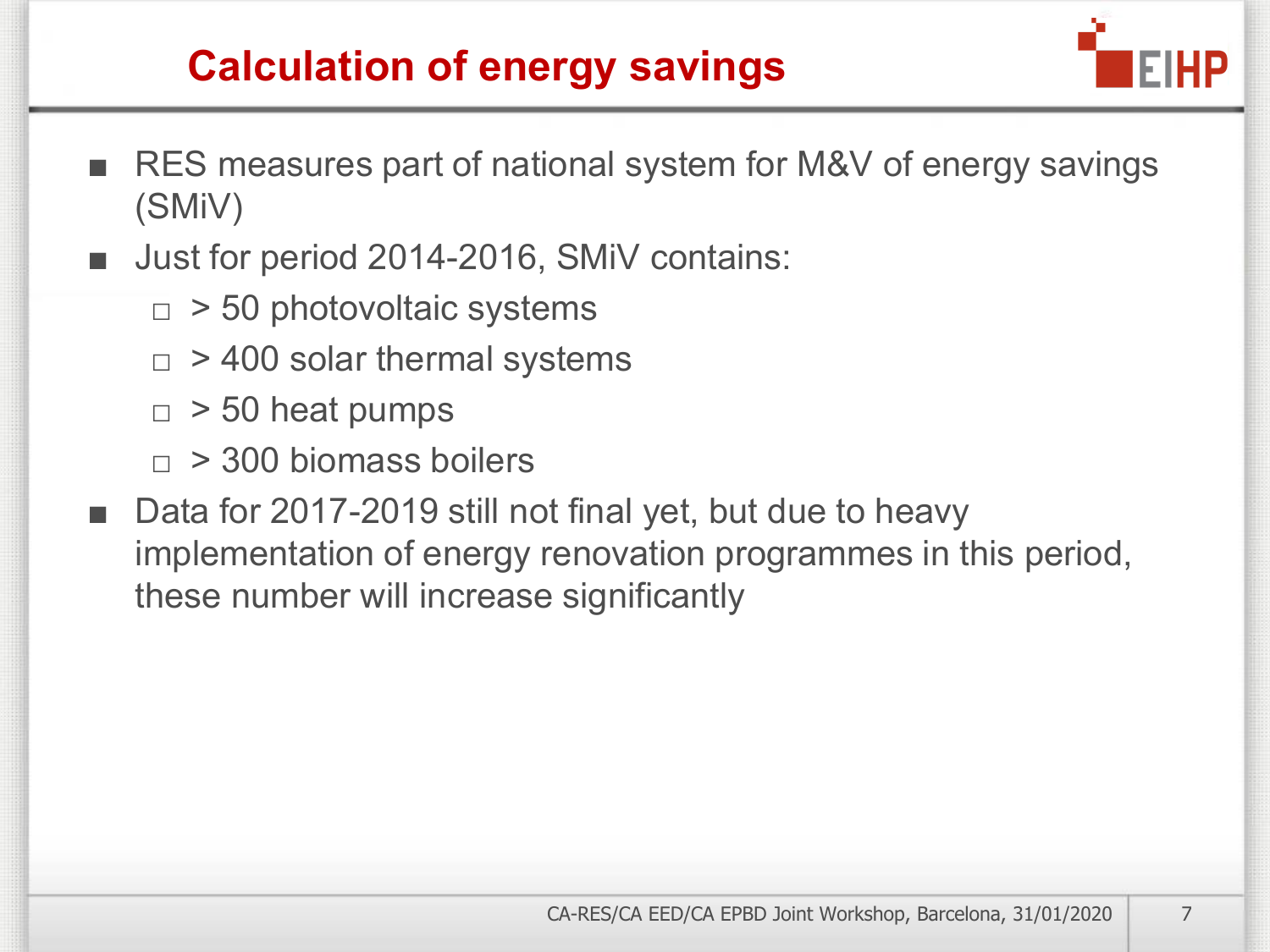#### **Conclusion**



- RES for both heat and electricity (self-supply) are treated as EE measures ever since 2008 (adoption of first Law on end-use efficiency and 1<sup>st</sup> NEEAP)
	- □ RES production for self-supply that eliminates use of grid-bound energy and fossil fuels is treated as energy saving
- Especially in programmes for energy renovation of buildings, RES are not only eligible but additionally supported through evaluation system
- This additionally contributes to the achievement of nZEB standard in energy renovation and decarbonisation of building stock in line with EPBD